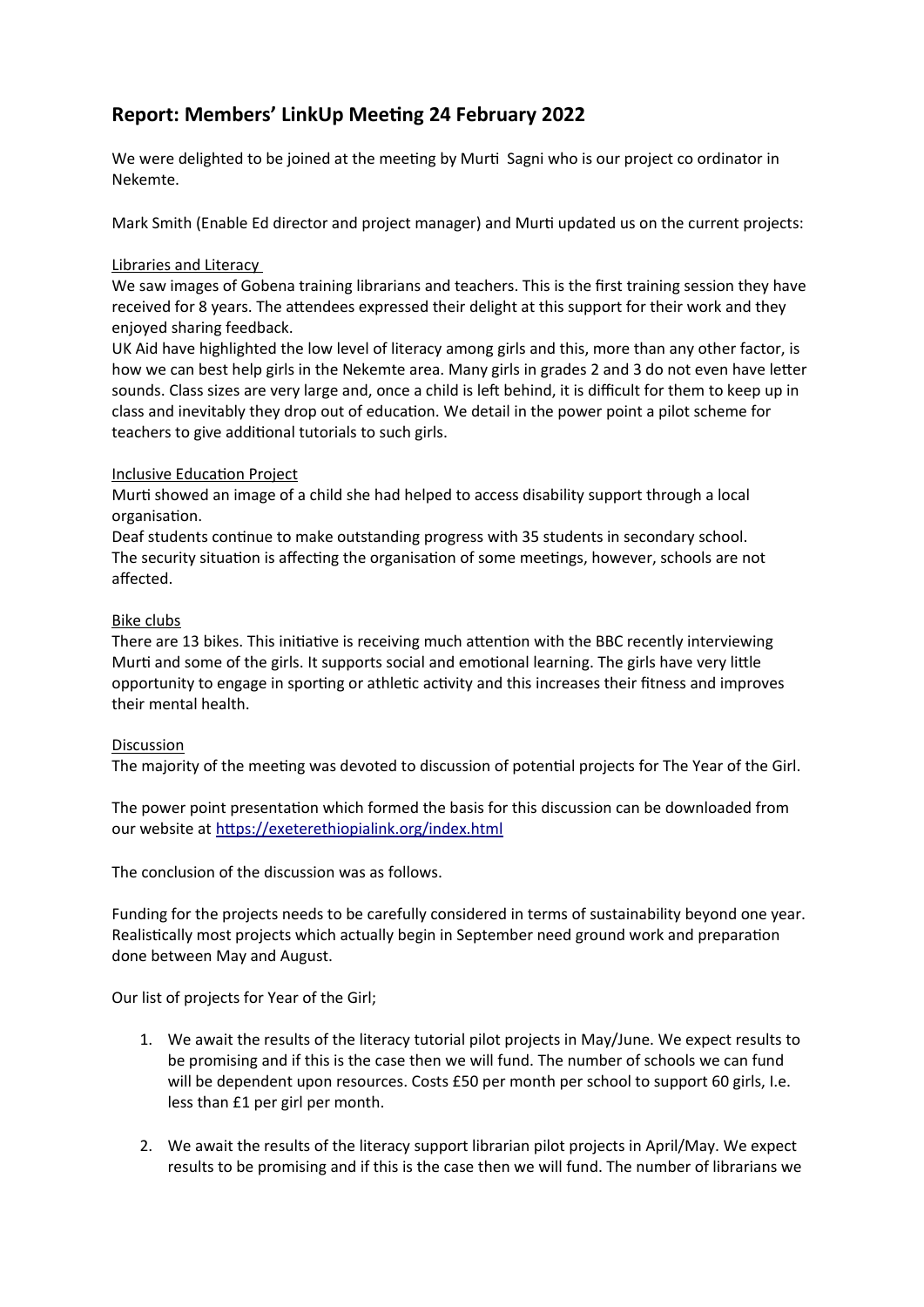can fund will be dependent upon resources. £75 per year per support librarian.

- 3. Employing a deaf female librarian approx. £200 per year.
- 4. Girls clubs. We would like to support this initiative. The clubs already exist in schools. We will seek out one or two enthusiastic girls club leaders and find out how we can help to improve student engagement and outcomes.

# For discussion/ investigation

- Expansion of the bike project. We need more detail. It also raises the question of whether there is an opportunity to support other sporting activity for girls in school, activities which may be less expensive to set up such as netball, football, running, etc.
- We would like to further investigate what affects girls' school attendance. Not only what affects their progression to secondary school but also what may cause them to drop out of primary school. Girls progress to secondary education at different ages, from 14 years of age. Caroline at Together We Learn has done s[ome research into this and](mailto:membsec@exeterethiopialink.org) we will organise a meeting to discuss. We will then consider carrying out our own research if necessary. This would involve private conversations with a sample of girls.
- We highlighted the issue of toilet facilities and availability of water. In rural areas access to water is poor and critical. We hope to gather detail and feel that this could be a specific project area for 2023 and is not going to be part of our Year of the Girl.
- A deaf apprentice librarian and financial support for deaf students. This requires relatively small funds. The trustees will discuss the possibility of setting up a pot of money from which funds could be made available on an ad hoc basis to support living costs.

### Fundraising and member engagement

- We hope that Gelane will be able to create a video presentation. We would use this to improve member engagement and potentially to share with schools and other organisations to support our fundraising.
- We will have a stall at the Respect Festival on  $11<sup>th</sup>/12<sup>th</sup>$  June. If you are interested in giving an hour or so of your time to help to man the stall please email membsec@exeterethiopialink.org
- Penny will contact Kalkidan regarding hosting events and sharing publicity materials.
- We will have a targeted week of events to raise funds for the Year of the Girl. We have pencilled in  $4<sup>th</sup>$  to  $10<sup>th</sup>$  July. We will encourage members to organise events such as sponsored walks/ runs/cycles, car boot sales, coffee mornings etc. We will provide targeted information around what a specific donation will provide and how it will help a girl in Nekemte.
- Mark has engaged schools in the Midlands who will have a fundraiser on Comic relief day and split their funds between comic relief and EEL.
- Penny's son is cycling from Lands End to John O Groats and splitting sponsorship between Alzheimers UK and EEL.
- Two members are running 10k's and donating the sponsorship to EEL.